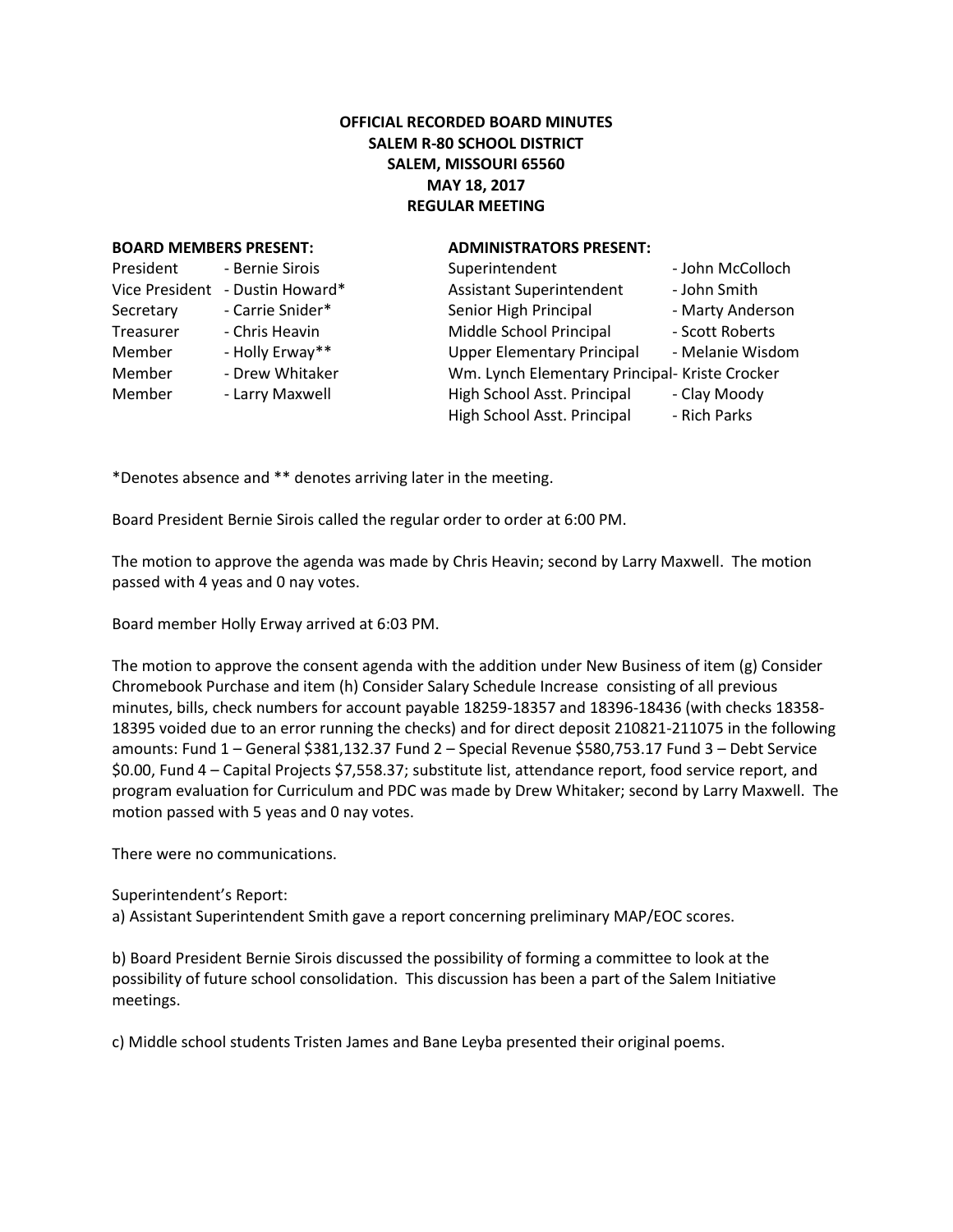## 5) Principal Building Reports

# a) William Lynch Elementary

- Preschool Registration will be held on May 22 and 23. Parents interested in the program should call William Lynch Office at 729-6611 for an appointment. Children that will be three by August 1, 2017 are eligible for preschool.
- Students of the Month: Mackenzie Kissir, Kenzie Crocker, Timber Goodson, Paxton Doyle, Riley Stites, Trystan Rice, Dasen Light, Malijah Rice, A.J. Franklin, Kolton Evans, Peyton Flowers, Kaitlyn Yerk, Dominic Jasper.
- Summer school will begin May  $30<sup>th</sup>$  for incoming kindergarten and first grade. There are just a few spots left to fill. We have 49 kindergarteners and 46 first graders enrolled.
- This month we have had the Dental Clinic visit for the last time this school year. There have been numerous field trips, and our students have had lots of opportunities to explore our community and beyond.
- We held our final kindergarten registration for the school year. We anticipate an incoming class of 83.
- Kindergarten Graduation will be at City Hall on May 24 at 9am with our Attendance Celebration immediately following on the playground.
- Our Superhero Lunch this month featured Mrs. Wisdom as our special guest.
- Tomorrow is Final Fun Day. We are so grateful to Lauren Prugh and the Friends of William Lynch organization for putting this together for us this year.
- Teacher Appreciation Week was the first week of May, and the Friends of William Lynch organization showered us with gifts, food, and support.
- 83.6% of WLE students enrolled for the entire year are at or above 90% attendance. Three students have perfect attendance for the entire school year. We have plans to start a new incentive program next year that will hopefully help encourage families to support their students' school attendance.

b) Upper Elementary

- We have had 95% of our students here 90% of the time year-to-date through the month of April. We removed three students off of our attendance watch this week!
- Students of the Month for April are as follows:  $2<sup>nd</sup>$  grade-Maddie Coggin, William Land, Patience Tankersley, Ryan Cunningham, Bailey Stewart, Alexandra Lowe, Ellie Headrick, and Peyton McMullin; 3rd grade-Canyon Warden, Thomas Harris, Nevaeh Lee, Gaige Pilkington, Elainna Ferguson,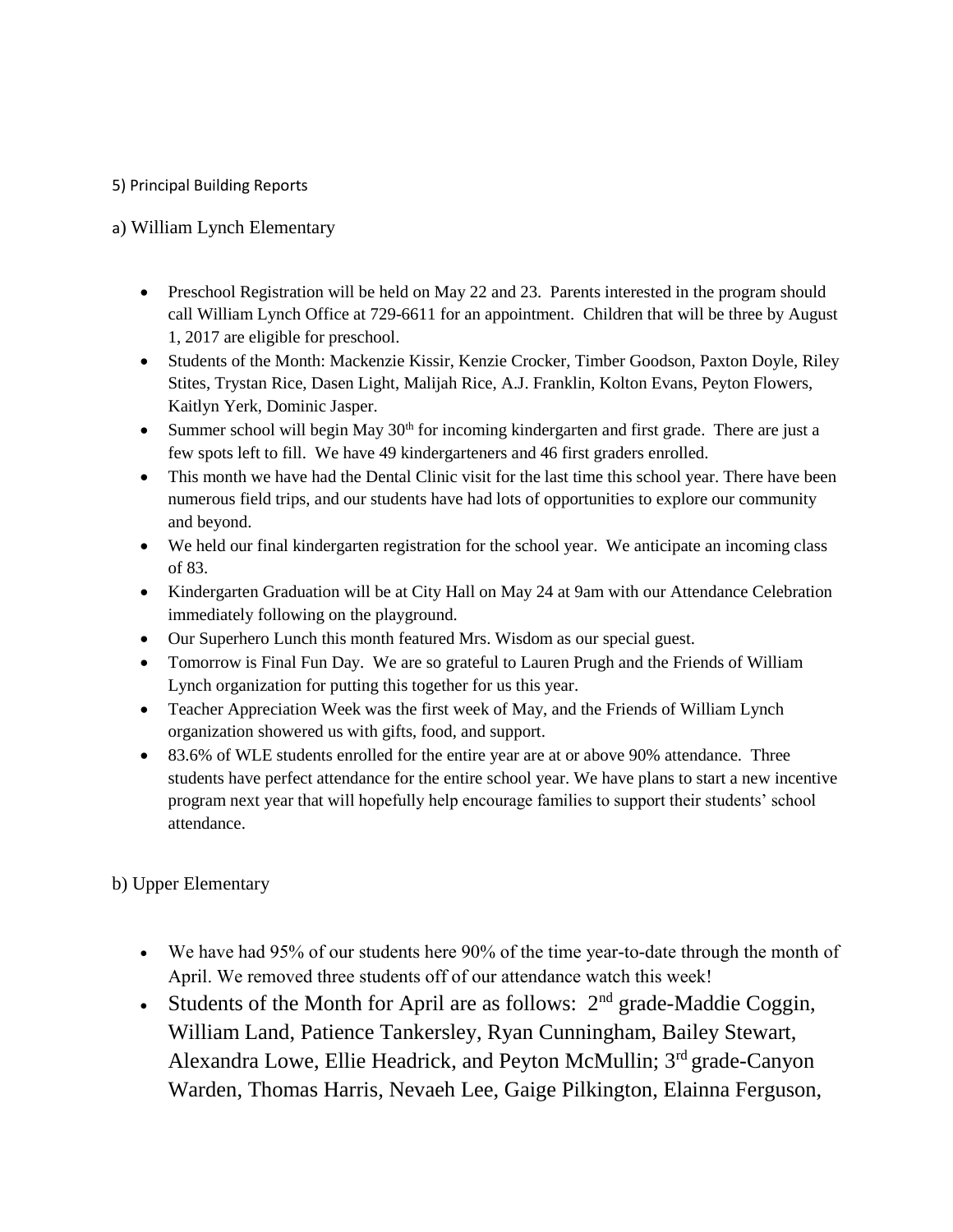Abby Sites, Meagan Crow, and Jovee Gollaher; 4<sup>th</sup> grade-Tristan Dement, Katlyn Steelman, Makynna Thompson, Mason Holtz, Jaydn Atkinson, Lindsey Hinderliter, Cassie Scott and Ayden Massey; 5<sup>th</sup> grade-Kyleigh Wood, Ben Snider, Taylor Pilkington, Chaise Smith, Rory Dahms, Savannah Smith, Brayden Cotner, and Lillian Parsons. *Students of the Month drawn: 2nd grade-Peyton McMullin; 3rd grade-Jovee Gollaher; 4th grade-Jaydn Atkinson; and 5th grade-Lillian Parsons.* 

- Our  $2<sup>nd</sup>$  grade and  $4<sup>th</sup>$  grade students participated in the Flash Mob for Healthy Dent County on the  $3<sup>rd</sup>$  of May.
- Our STEM Club has planted their first garden and are hoping to begin an economics system for selling and donating to those in need.
- We had about 50 students and their parents attend our family reading and math night on April 20<sup>th</sup>. Students and parents experienced math and reading activities that they could do over the summer.
- Mrs. McColloch had almost 400 people attend her art night on April  $27<sup>th</sup>$ . Students walked through the gallery of their selected art pieces, got their faces painted, received awards and played fun games.
- Serendipity was another success in its  $30<sup>th</sup>$  year. We held off with no rain and had a great time at the circus!
- Our 5<sup>th</sup> grade students participated in the "Don't Meth with Us" program sponsored by Rotary of Salem.
- Lots of field trips and activities have been happening in the month of May.
- We have 200 students enrolled in summer school.
- We completed MAP testing on the  $5<sup>th</sup>$  of May!

c) Middle School

- Attendance at SMS August 17---May 17, 2017 is **95.05%**. (ADA %) 225 students enrolled at SMS. 214 of 249 students (active and withdrawn) are at 90% or better in attendance. This is 86.7% of student population.
- Summer Camps: MS Volleyball—July 10—14, 2017, 10am—Noon, SHS Gym, cost \$40.00. MS Boy's Basketball—June 6-8, 2017, 2:30—4:00pm, SHS Gym, cost \$30.00. MS Girl's Basketball—June 5—7, 2017, 5:00—6:30pm, Upper Elem. Gym, cost \$30.00. MS Football—July 10—14, 2017, 6:00—7:30pm, cost \$30.00.
- ❖ BIG 5 Report for April 2017 is attached.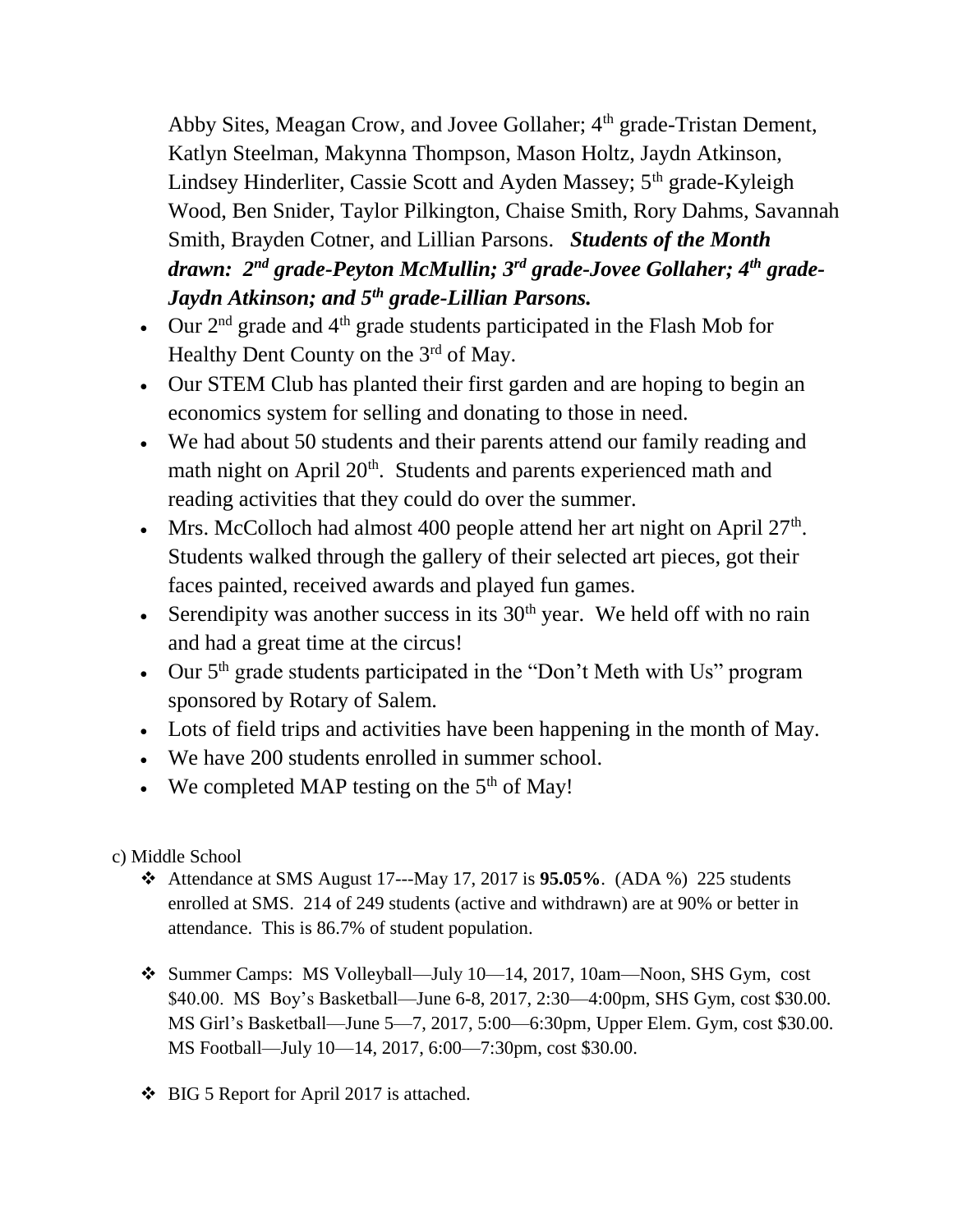- Salem Middle School would like to thank the members of the Salem R-80 Board of Education for your commitment and dedication to our students, staff, and school. Enjoy this small token of our admiration.
- MAP Testing is complete and MAP Testing Field day will be hours 6-8 on Tuesday, May 23, 2017.
- Middle School Archery competed in the national tournament in Louisville, KY, May 11—13th. Team score of 3, 125 qualifies for World Tournament in Orlando, FL July 21- 22, 2017. Irvin Johnson shot 294—Middle School boys 5 of 2,991;  $7<sup>th</sup>$  Grade Boys—2 of 1,032 and Overall Boys Rank—23 of 7,730. Other Team Members: Bryan Heathman-278; Martin Jones-266; Avery Gambill-262; Emma Rae Hahn-261; Kaitlyn Radford-258; Kaitlynn Stephan-257; WIlman Midyett-255; Bella Jadwin-252; Kyleigh Wood-249; Jayden Gamblin-247; Austin Gilbert-246; Dawson Sanders-244; Oliver Midyett-240; Shanna Hawkins-239; and Baylor Petty-233. CONGRATULATIONS ARCHERS!
- May Students of the Month:  $6<sup>th</sup>$  Grade—Chloe Gilbert and Dylan McMullin.  $7<sup>th</sup>$ Grade—Kelsey Stienbarger and Garrett Brooks. 8<sup>th</sup> Grade—Haley Martin and Kelby Parker. The May Teacher of the Month is Mrs. Hazel Krewson.
- MAP testing is complete! Mrs. Ross-Algebra 1 students ALL proficient or advanced!! Her first! Students: Caden Camden, Amy Chen, Audrey Crocker, Phoenix Ehrhardt, Jodi Gotchal, Justin Graham, Tatum Hatridge, Collin Hinderliter, Brecklyn Holtz, Earl Jarvis, Martin Jones, Regina Lofland, Wilman Midyett, Reggie Parks, Annabelle Pryor. CONGRATULATIONS Mrs. Ross and Students!
- $\cdot$  Finals schedule for SMS will Friday, May 19<sup>th</sup> hours 4, 6. Monday, May 22<sup>nd</sup> hours 2, 5, 7. Tuesday, May 23rd hours 1, 3.
- School wide talent show is  $7<sup>th</sup>$  &  $8<sup>th</sup>$  hour on Friday, May 19<sup>th</sup>. School field day will be the afternoon of May  $23^{\text{rd}}$  6-8<sup>th</sup> hours.
- Awards assemblies will be on May 24<sup>th</sup>. 6<sup>th</sup> Grade—2<sup>nd</sup> hour; 7<sup>th</sup> Grade—3<sup>rd</sup> hour; 8<sup>th</sup> Grade—4<sup>th</sup> hour.

d) High School

- Attendance Report
	- Current 90/90-90.56
- EOC Testing has Concluded
- Student of the Month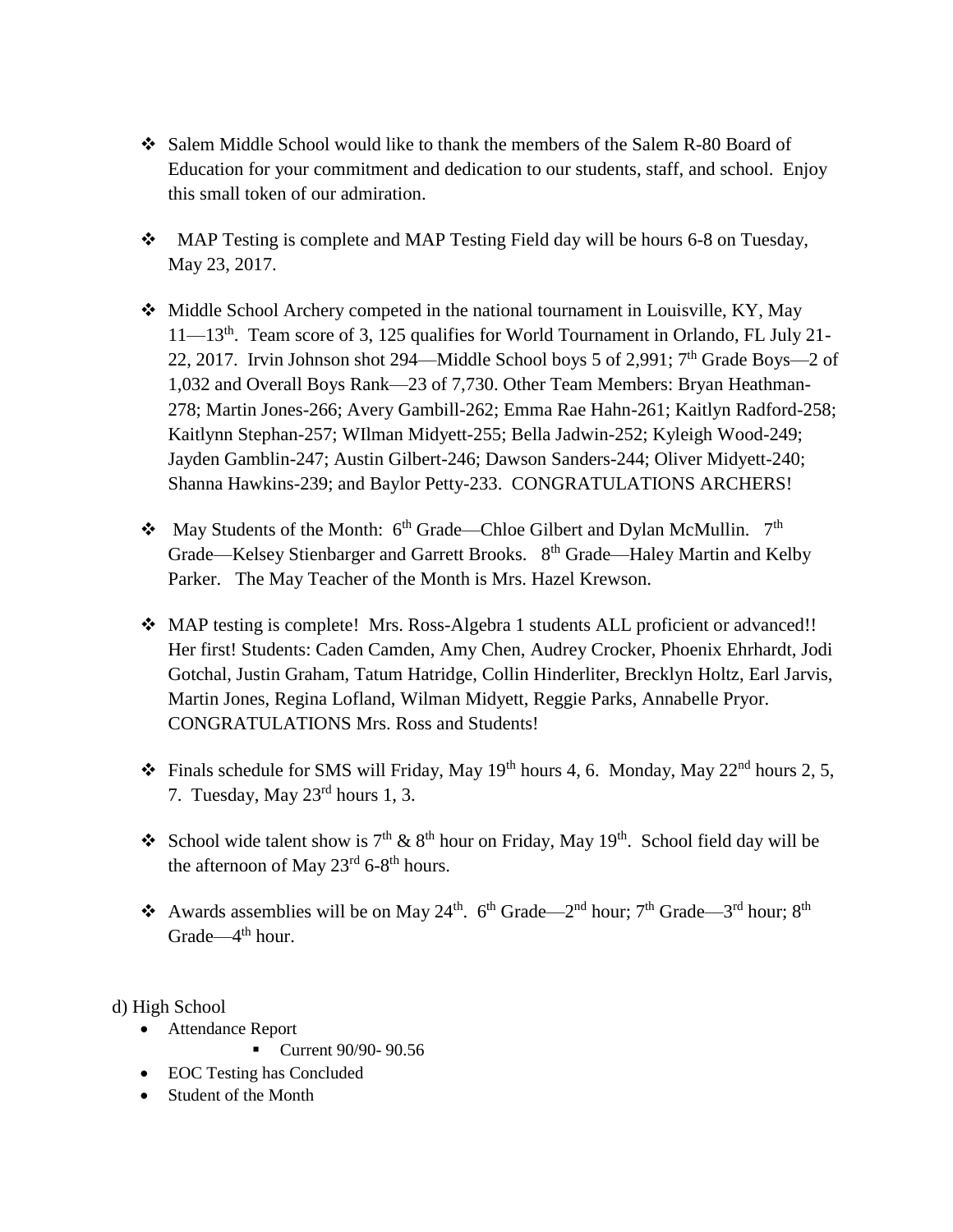- o Kaylee Avery
- o Eric Wood
- ACT Wall of Fame
	- o Three students being added to the wall.
- Dual Credit Courses being offered in 2017-18
	- o Intro to Business
	- o Intro to Financial Accounting
	- o Biology in your world
	- o Biology Lab
	- o Fundamentals of Chemistry
	- o Survey of US History
	- o Writing 1
	- o Calculus
	- o College Algebra
- SCA Boys Track Champions
- SCA Baseball Champions
- SCA Girls Track Runner Up

### 6) New Business

a) The motion to renew the partnership contribution with Healthy Dent County for \$10,000 was made by Holly Erway; second by Larry Maxwell. The motion passed with 5 yeas and 0 nay votes.

b) The motion to approve the 2017-2018 Professional Development Plan was made by Chris Heavin; second by Drew Whitaker. The motion passed with 5 yeas and 0 nay votes.

c) The motion to approve the building handbooks was made by Larry Maxwell; second by Holly Erway. The motion passed with 5 yeas and 0 nay votes.

d) The motion to move the June BOE meeting date to Thursday, June 22, was made by Larry Maxwell; second by Holly Erway. The motion passed with 5 yeas and 0 nay votes.

e) The motion to approve meal prices for the 2017-2018 school year which will be \$2.00 for breakfast and \$3.00 for lunch for adults was made by Drew Whitaker; second by Chris Heavin. The motion passed 5-0.

f) The motion to approve the preliminary 2017-2018 budget with anticipated revenue of \$12,543,921 and anticipated expenditures of \$12,486, 930 was made by Holly Erway; second by Larry Maxwell. The motion passed 5-0.

g) The motion to approve the purchase of 520 Chromebooks at a cost of \$200.97 per Chromebook (including license fees) was made by Chris Heavin; second by Drew Whitaker. The motion passed with 5 yeas and 0 nay votes.

h) The motion to add \$500.00 on the base to the 2017-2018 salary schedule for certified staff was made by Larry Maxwell; second by Holly Erway. The motion passed with 5 yeas and 0 nay votes.